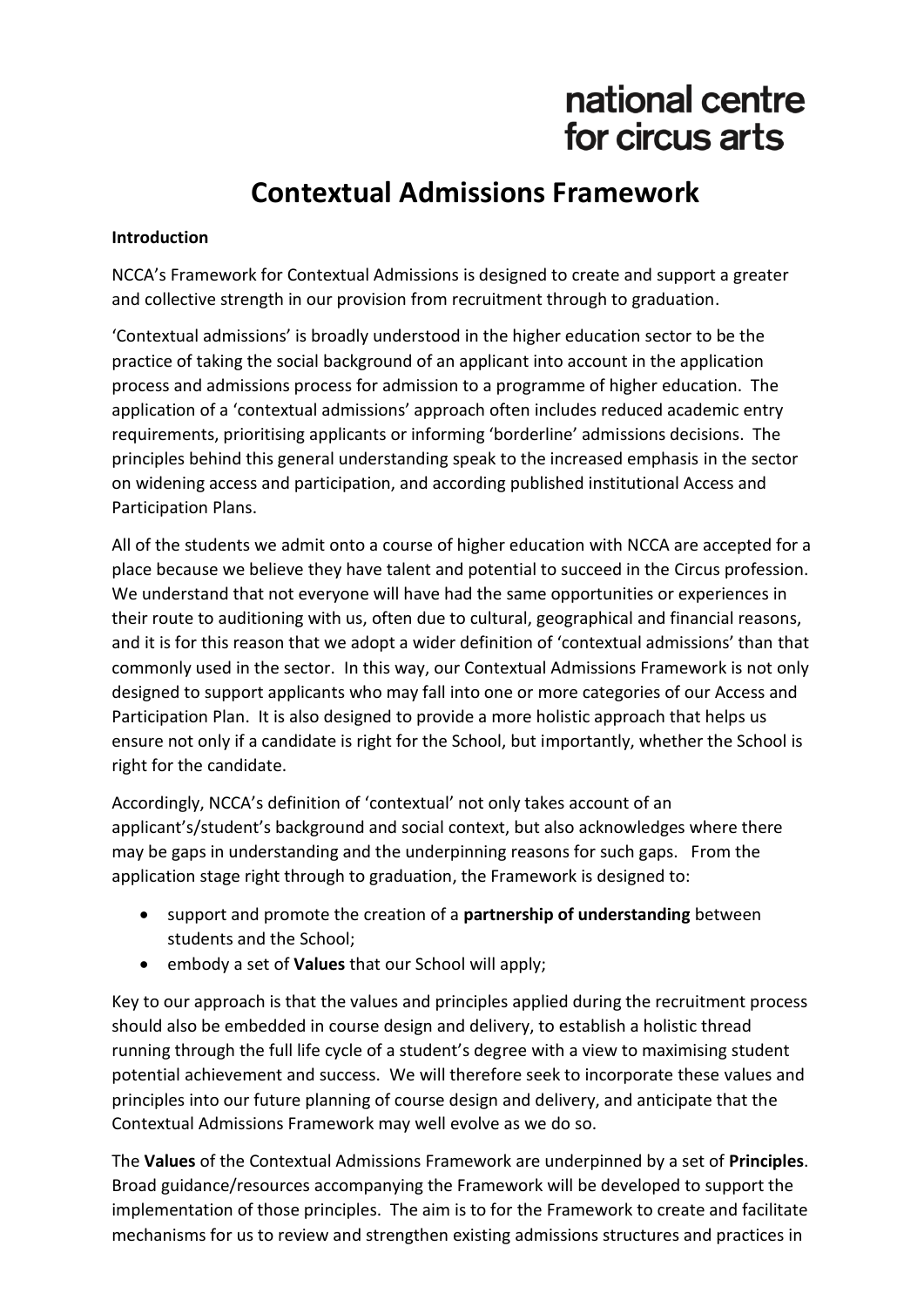a strategic way, with a subsequent aim of aligning principles of course design and development.

T

The Values and Principles enshrined in the NCCA Contextual Admissions Framework are set out in this document.

## **VALUES**

The values in the box below underpin the Framework:

٦

| <b>UNDERSTANDING:</b>                               | Create a partnership of understanding between the School and our<br>applicants from the outset of the recruitment process                        |
|-----------------------------------------------------|--------------------------------------------------------------------------------------------------------------------------------------------------|
| <b>FAIRNESS:</b>                                    | Have a holistic multi-faceted approach to entry requirements that<br>place student potential at the heart of decision-making                     |
| <b>COMMUNITY</b><br>$\bullet$                       | Be clear about who we are, how we treat each other, and what we<br>expect of our whole School community                                          |
| <b>EQUALITY:</b>                                    | Identify barriers to entry and success, and work to mitigate these                                                                               |
| <b>SPECIALISM-</b><br>$\bullet$<br><b>INFORMED:</b> | Ensure developments within the subject specialism explicitly<br>inform the whole course, from recruitment through to graduation                  |
| INDIVIDUALITY:                                      | Admissions selections are based on both the suitability of an<br>applicant for the School AND the suitability of the School for the<br>applicant |

## **PRINCIPLES**

| An industry-informed                                           | The School will keep up to date with industry trends, norms and                                                                                                                                                                                             |
|----------------------------------------------------------------|-------------------------------------------------------------------------------------------------------------------------------------------------------------------------------------------------------------------------------------------------------------|
| approach to recruitment,                                       | developments to maximise employability but also develop the                                                                                                                                                                                                 |
| balancing industry needs                                       | art form and NCCA graduate skills and knowledge. Contextual                                                                                                                                                                                                 |
| and art form                                                   | admissions look to industry as the starting point, not the end                                                                                                                                                                                              |
| development:                                                   | game.                                                                                                                                                                                                                                                       |
| 2) Successful outcomes for<br>the sector and wider<br>society: | Admissions decisions take into account an applicant's holistic<br>potential to contribute to the industry sector and wider society.<br>Courses prepare graduates to make positive contributions to<br>society through and beyond their artistic discipline. |